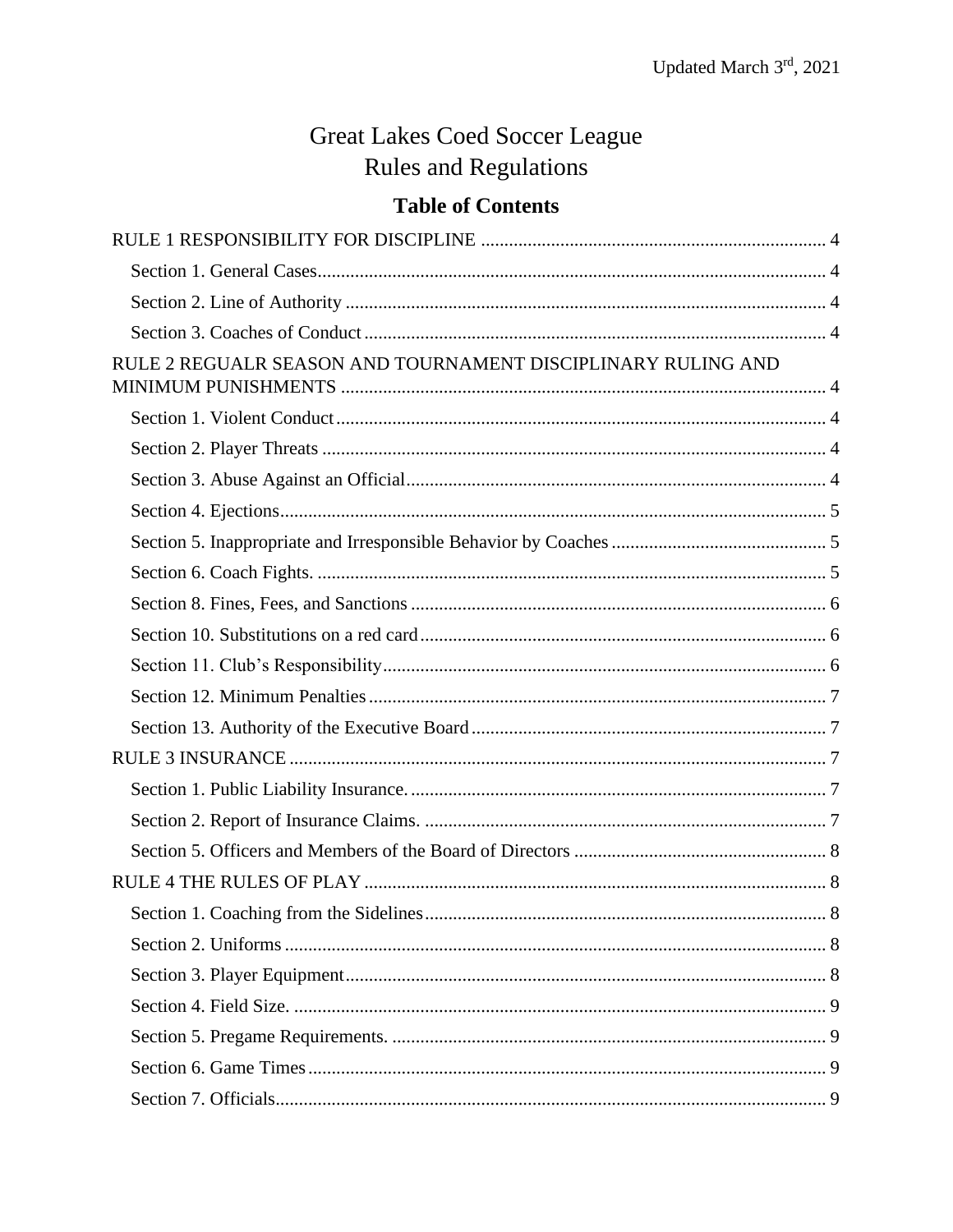| RULE 7 PLAYER REGISTRATION, LEAGUE ENTRY, AND TEAM AFFILITATION 13 |    |
|--------------------------------------------------------------------|----|
|                                                                    |    |
|                                                                    |    |
|                                                                    |    |
|                                                                    |    |
|                                                                    |    |
|                                                                    |    |
|                                                                    |    |
|                                                                    |    |
| RULE 10 PROFESSIONAL STATUS.                                       | 15 |
|                                                                    |    |
|                                                                    |    |
|                                                                    |    |
|                                                                    |    |
|                                                                    |    |
|                                                                    |    |
|                                                                    |    |
|                                                                    |    |
|                                                                    |    |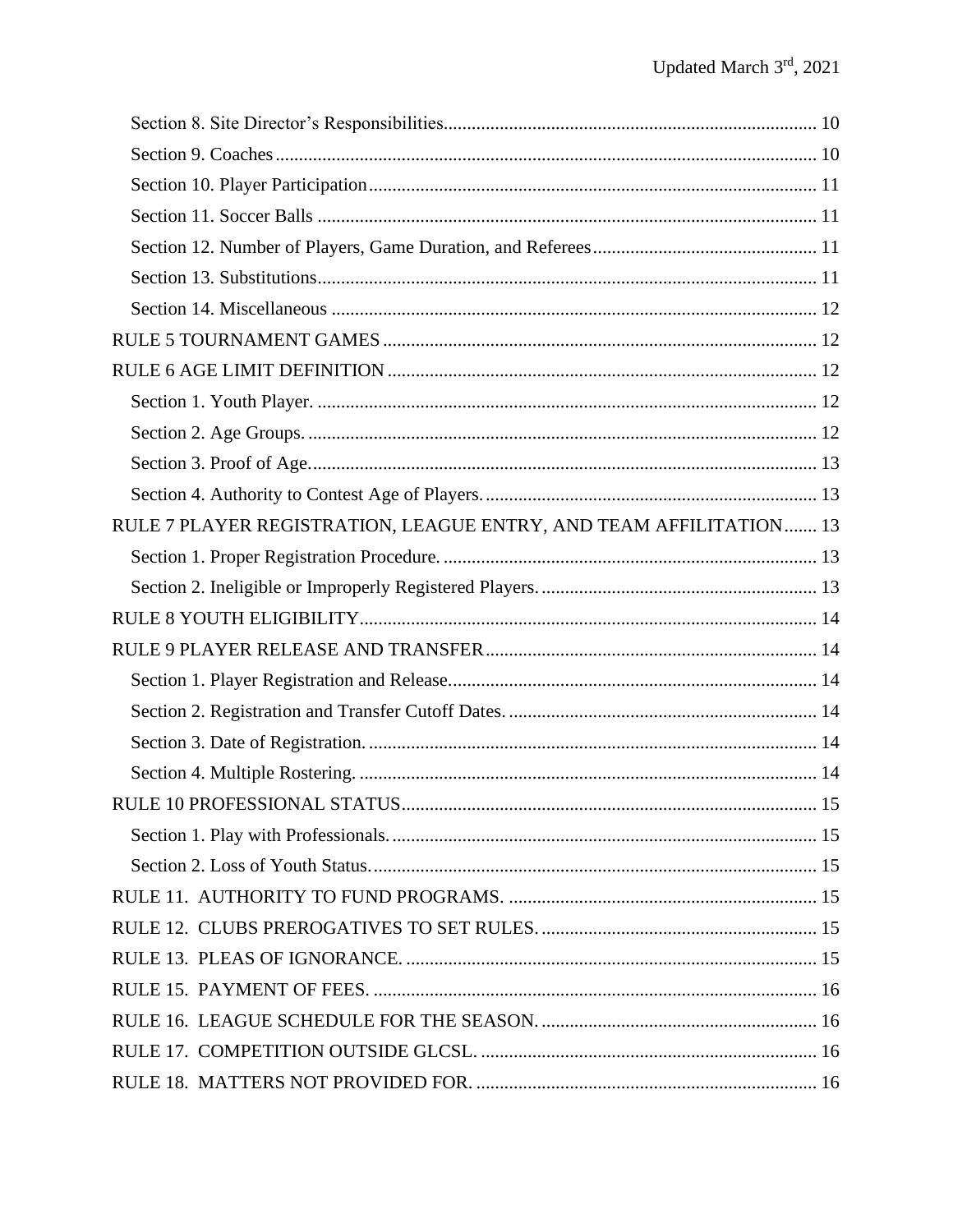|--|--|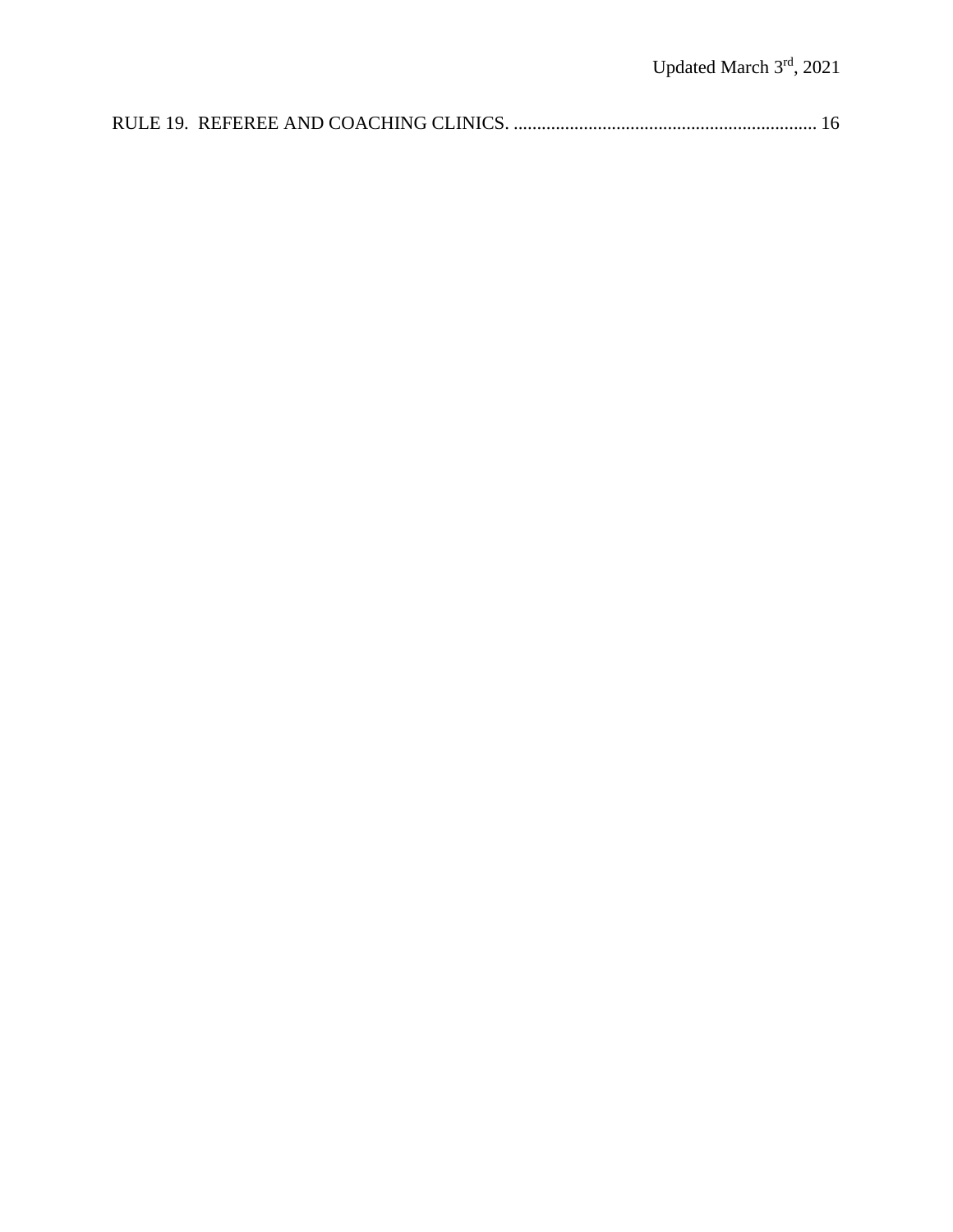#### RULE 1

#### RESPONSIBILITY FOR DISCIPLINE

#### <span id="page-3-1"></span><span id="page-3-0"></span>**Section 1. General Cases**

In general terms, the clubs shall be responsible for governing those persons associated within their operation and shall establish procedures for doing so. However, it is the duty of all club officers, coaches, and referees to report immediately any infraction outlined in Rule 2.

## <span id="page-3-2"></span>**Section 2. Line of Authority**

Should any person, team or League want to appeal any adverse decision, the line of authority shall be from the Great Lakes Coed Soccer League to MSYSA, and then to the next line of authority specified by the United States Youth Soccer Association.

### <span id="page-3-3"></span>**Section 3. Coaches of Conduct**

A copy of the Coaches Code of Conduct shall be signed by each member of each team's coaching staff and kept on file with the local club.

### RULE 2

# <span id="page-3-4"></span>REGUALR SEASON AND TOURNAMENT DISCIPLINARY RULING AND MINIMUM PUNISHMENTS

In addition to the game ejection.

#### <span id="page-3-5"></span>**Section 1. Violent Conduct**

A player guilty of fighting and/or other violent behavior before, during or after games shall receive a minimum suspension of two (2) games. The player may be asked to come before the Board of Directors to review the incident.

#### <span id="page-3-6"></span>**Section 2. Player Threats**

- A. A player guilty of making threatening gestures against another player, coach, or spectator shall receive a minimum suspension of one (1) game.
- B. A player who threatens any League or Club official shall receive a minimum suspension of three (3) games.
- C. All incidents shall be reported to the League President and Vice President.
- D. The player may be asked to come before the board to review the incident. Criminal liability may be looked at also.

# <span id="page-3-7"></span>**Section 3. Abuse Against an Official**

- A. The referee or site director shall report any incident of physical, and/or verbal abuse by a player, coach, or other individual against any referee or assistant referee to the League President and Vice President.
- B. These matters will be automatically referred to the MSYSA Disciplinary Board for review and action.
- C. No player, coach, or other individual may participate in any GLCSL activity (which includes regular season games, tournament games, practices, etc.) while his/her case is pending before the MSYSA Disciplinary Board.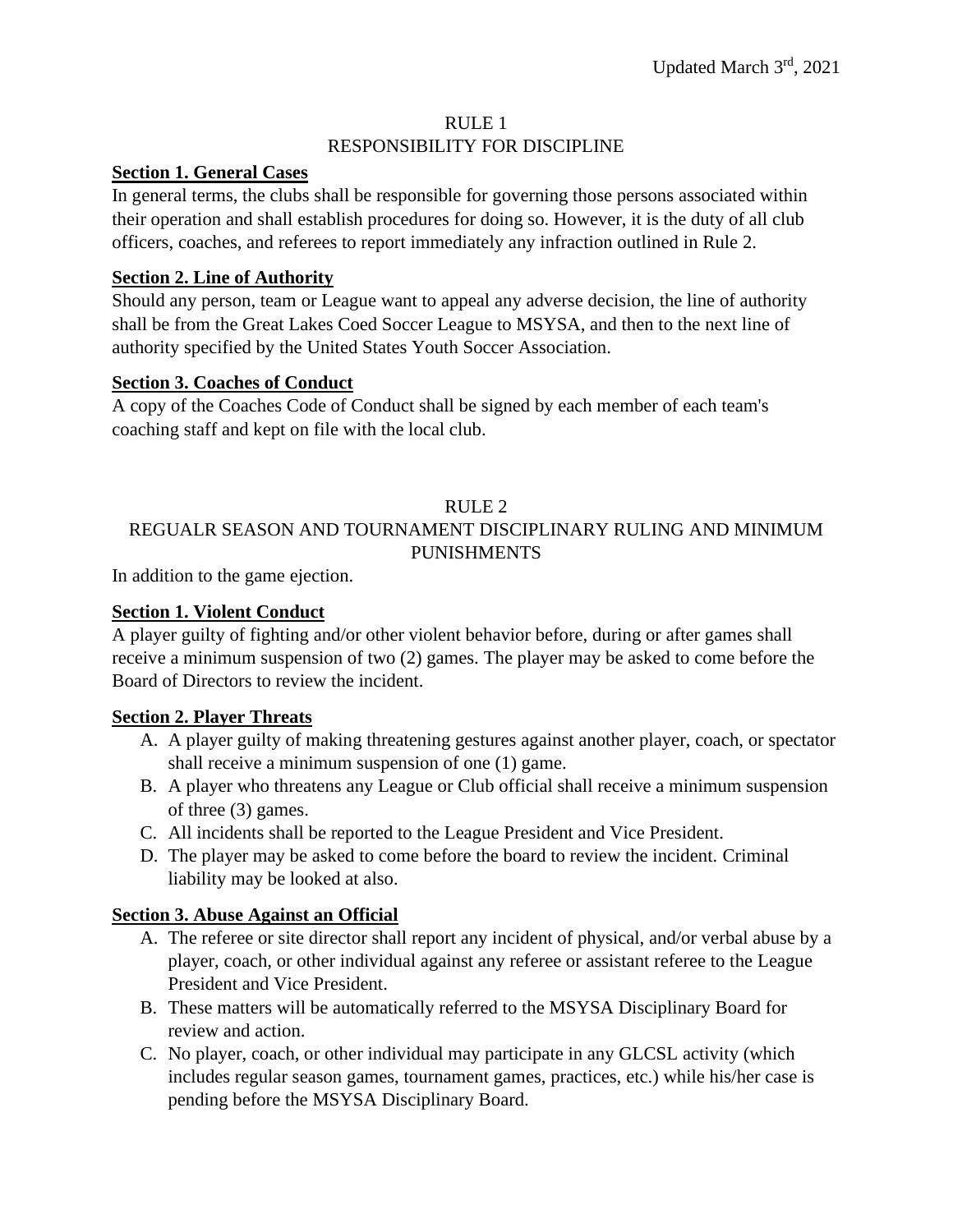- D. A player, coach, or other individual who physically abuses (pushes, strikes, or grabs) a site director, a League, or Club official must appear before the GLCSL Board of Officers and shall receive a minimum suspension of five (5) years.
- E. Verbal abuse by any player toward any referee, assistant referee, site director, or League official must be reported to the League President and Vice President who shall deal with each incident on a case-by-case basis (see Section 13 below).

### <span id="page-4-0"></span>**Section 4. Ejections**

- A. Any player, coach, or team official issued a red card by a referee shall receive a minimum one (1) game suspension (also, see Section 13 below).
- B. A second red card in the same season may result in suspension from the League for the remainder of the season and may disqualify the individual from participation in a postseason tournament.
- C. All players receiving a second red card in the same season will have the matter reviewed by the Executive Board.

# <span id="page-4-1"></span>**Section 5. Inappropriate and Irresponsible Behavior by Coaches**

Coaches or team officials who use insulting, abusive or threatening language and/or gestures toward other coaches, players, or League officials shall be required to appear before the GLCSL Board of Directors for disciplinary action. Disciplinary action shall be handled on a case-by case basis.

#### <span id="page-4-2"></span>**Section 6. Coach Fights.**

Coach Fights. Coaches or team officials who fight or otherwise physically abuse (push, strike or grab) another coach, team official or player must appear before the GLCSL Board of Directors and shall receive a minimum suspension of three (3) years.

#### **Section 7. Coach and Fan Misconduct**

- A. Coaches and other team officials shall be subject to all rules pertaining to misconduct contained herein and as set by the USSF, including cautions, ejections, and standard suspensions.
- B. Any other individual who may be reasonably construed to be associated with a team, such as parents, relatives, and spectators, shall also be subject to the jurisdiction of this association.
- C. A coach, team official, and/or individual club may be held responsible for the actions of any individual(s) who violate these rules and who in the opinion of the Board of Directors is a supporter of that team.
- D. A coach shall be asked to remove any one associated with his/her team by the referee if their behavior becomes a problem. If the parent refuses to leave, the head coach shall be issued a red card and shall be ejected. If the person causing the issue still refuses to leave, the match shall be terminated and not replayed.
- E. If the game is a tournament game, the offending team shall forfeit the match and the offending person shall not attend another match for the remainder of the tournament.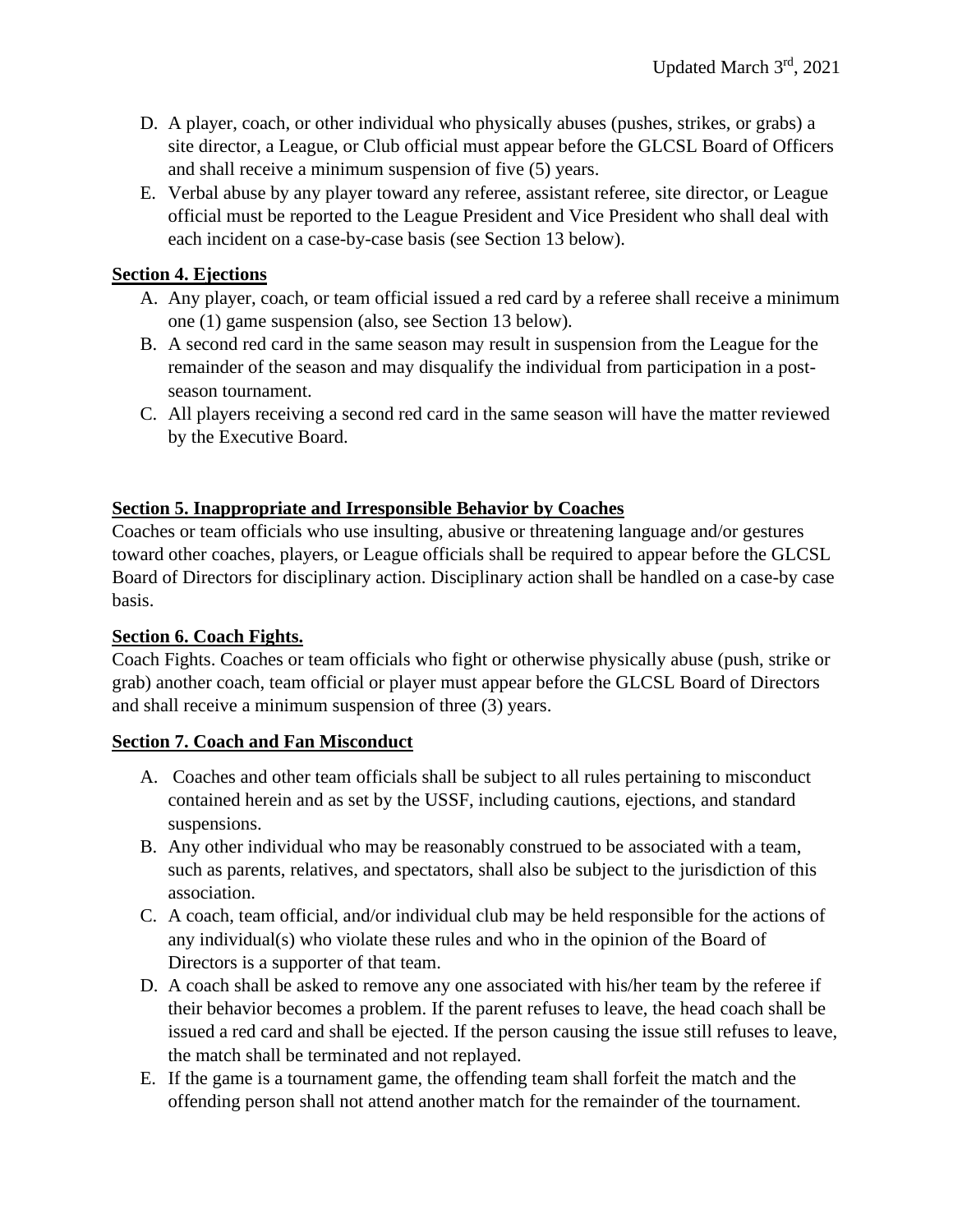# <span id="page-5-0"></span>**Section 8. Fines, Fees, and Sanctions**

Great Lakes Coed Soccer League will impose the following fines, fees, and/or sanctions against member clubs

- A. If a team forfeits a match due to a spectator, fan, or parent, the league shall impose a fine of \$150 and a bond of \$150 from their respective club.
- B. If a team forfeits a second match due to the actions of a fan, spectator, or parent, the team shall be disqualified from participating from a post season tournament with no refund of any fees already paid, A fine of \$250 will be imposed to the respective club, they will forfeit their original \$150 bond, and must pay a new bond in the amount of \$250.
- C. If the second offense is during post season tournament, the team shall be eliminated from the tournament and shall forfeit that match and any others scheduled to be played. A fine of \$250 will be imposed to the respective club, they will forfeit their original \$150 bond, and must pay a new bond in the amount of \$250.
- D. A club shall be fined \$50 if any of their coaches receive a red card. A fine of \$100 shall be assessed to a club if the same coaches receives a second red card same season. Suspensions and other penalties to coaches shall also be imposed as defined throughout these bylaws.
- E. A club shall be fined \$100 for any team collecting 4 red cards during the regular season and any post season tournament.
	- a. The head coach shall also be assessed with a one game suspension.
	- b. Another fine of \$100 shall be assessed for every two red cards issued after the original 4 red cards to that team during the same regular season and tournament.
	- c. The coach shall also be suspended one game for every two red cards issued after the original 4 red cards.
	- d. The red card count does not carry over to the next season.

#### <span id="page-5-1"></span>**Section 10. Substitutions on a red card**

Per USSF Rules there are no "soft" red cards to be given. You may not substitute for a player that has been sent off for a red card.

# <span id="page-5-2"></span>**Section 11. Club's Responsibility**

- A. It is the responsibility of the clubs to report to the Executive Board any discipline action that is taken against a coach, player, parent, or anyone associated with their teams.
- B. All red cards issued at a game site must be reported to the league president and vice president within 24 hours by the club. This shall be a separate report from the referee's game report
- C. Every home game day will have at least one assigned site director to help diffuse conflicts, to provide accurate information or education on rules, and to gather information needed for the club to report to the league.
	- a. This assigned person must be able to remain impartial in executing the duties.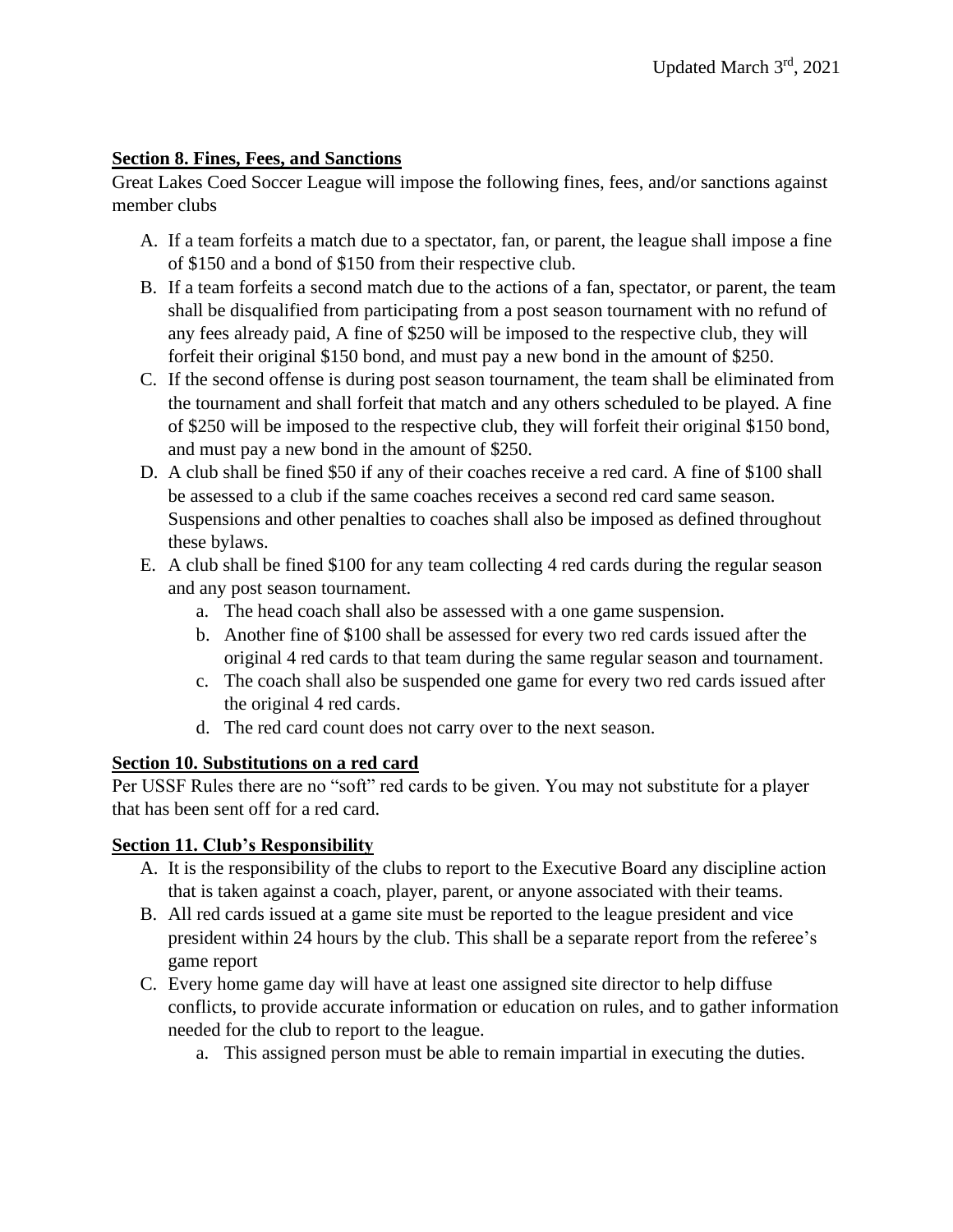- b. Unless absolutely necessary, the assigned person should not be part of the team staff. In this event, the assigned person will be present but apart from the coaching staffs and spectators.
- c. A list of the site director's responsibilities can be found in Rule 4, The Rules of the Game; Section 8

## <span id="page-6-0"></span>**Section 12. Minimum Penalties**

Clubs may adopt more stringent penalties, which will prevail for their members, but in no event may penalties be less than those listed herein.

# <span id="page-6-1"></span>**Section 13. Authority of the Executive Board**

- A. The Executive Board has the authority to require any player, coach, spectator, referee or other individual to appear before the GLCSL Board of Directors.
- B. Additional penalties other than those specifically outlined above (Rule 2 Sections 1-12) may be imposed at that time.
- C. Failure to appear when requested shall result in the suspension of the offending individual from all GLCSL activities until such time that compliance has been rendered.
- D. The Executive Board may issue League red cards to any individual for cause and may disqualify any individual or team from further participation the remainder of a season.
- E. A League red card shall count as a red card in determining an individual's eligibility to play.
- F. The Executive Board shall also have the authority to reduce or suspend any penalty resulting from a red card if he/she feels mitigating circumstances warrant such action.

# RULE 3

#### INSURANCE

<span id="page-6-2"></span>All players registered with the association shall be required to have in effect a medical insurance program specified by their League and approved by the State association.

#### <span id="page-6-3"></span>**Section 1. Public Liability Insurance.**

All officers of the association and officials of member teams and Leagues shall be covered against personal liability claims by the MSYSA for performing acts and duties related to the work of the association.

#### <span id="page-6-4"></span>**Section 2. Report of Insurance Claims.**

All injuries to be claimed against the medical insurance shall be completed on the proper form and submitted within 72 hours of the injury. Forms can be obtained from the MSYSA website

#### **Section 3. Personal and/or Property Damage Disclaimer.**

The GLCSL, its clubs, and its coaches are not responsible for injuries or damage to property during the season. A signed registration form from the player's parents or legal guardian must be on file with the club before a player may participate.

#### **Section 4. Coaches and Players**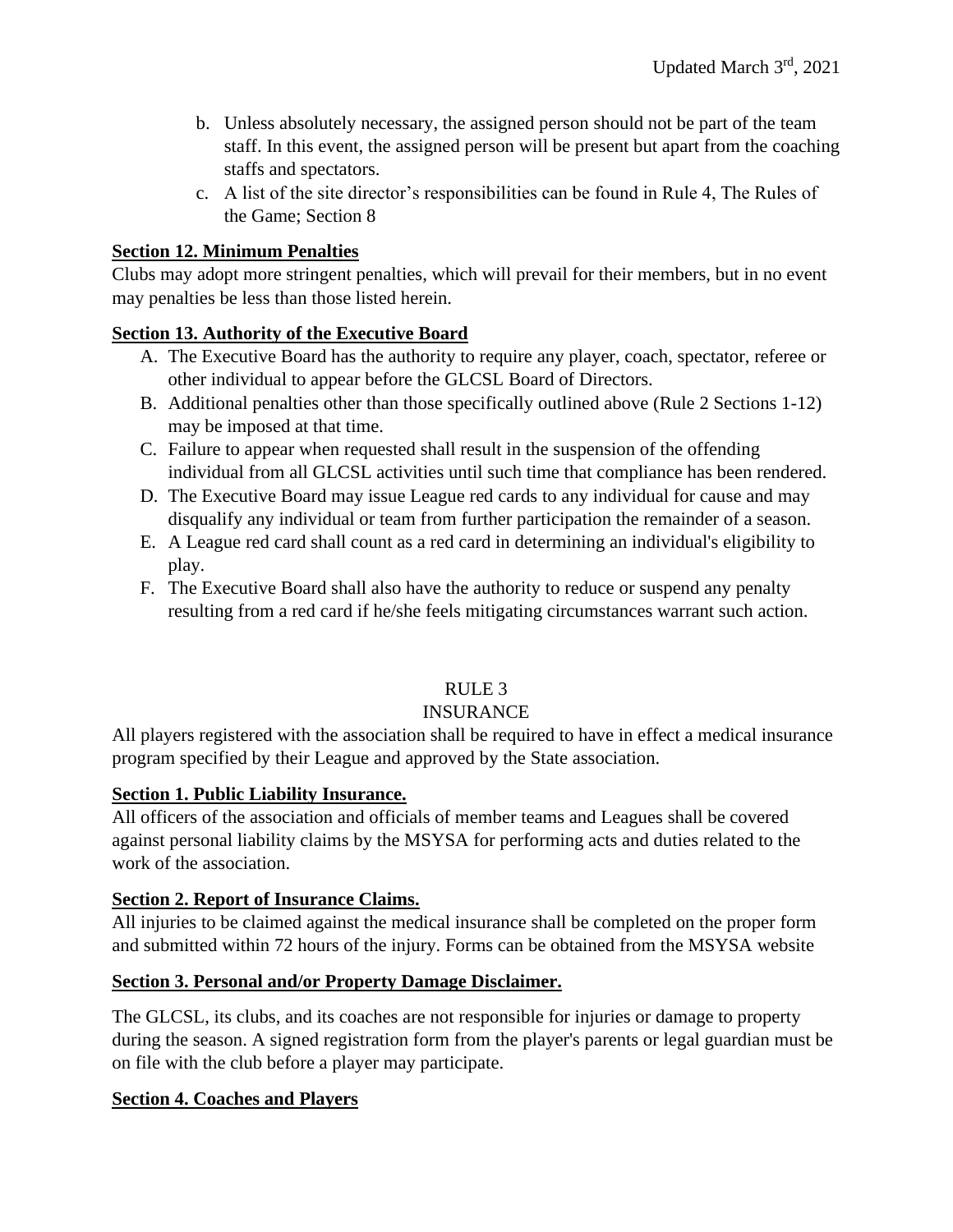All players and coaches shall be registered by their clubs with the organization with which the League affiliates, thus providing them with secondary insurance.

## <span id="page-7-0"></span>**Section 5. Officers and Members of the Board of Directors**

All officers and members of the Board of Directors will be covered by liability insurance from whichever State or national organization is affiliated with the League.

### RULE 4

### THE RULES OF PLAY

<span id="page-7-1"></span>Rules of play shall be the "Laws of the Game" as published by FIFA with special modifications as permitted for local associations and youth soccer. All contests sanctioned by this association shall abide by the "Laws of the Game" and the modifications as published by the United States Soccer Federation (USSF) rule book and GLCSL modifications.

# <span id="page-7-2"></span>**Section 1. Coaching from the Sidelines**

Coaching from the sidelines, giving directions to one's own team on points of strategy and position, is permitted provided:

- A. No mechanical communication devices are being used. This includes but is not inclusive of cell phones, walkie-talkies, bullhorns, or other devices designed to create an unfair advantage or distract from the game.
- B. The tone of voice used by the coach is informative and not a harangue.
- C. The coach is in the team's bench area
	- a. between the 18-yard lines the bottom of the center circle during the game.
- D. Instructions are not continuous and constant throughout the game.

# <span id="page-7-3"></span>**Section 2. Uniforms**

- A. When colors of uniforms are similar, the home team must change to colors that are distinct from those of the visiting team.
- B. No player will be allowed to play with a wound or injury that will expose players, coaches, or referees to contact with body fluids on either a player's person or uniform.

# <span id="page-7-4"></span>**Section 3. Player Equipment**

- A. Player equipment shall consist of a jersey (shirt) with a minimum 6-inch number on the back.
- B. Each number on an individual team shall be distinct.
- C. A player may have his/her last name and the initial of his/her first name on the jersey but no nicknames may be used.
- D. Shorts, socks, footwear, and shin guards shall also be worn during play and the socks must cover the shin guards completely.
- E. No jewelry can be worn. This included any taped jewelry.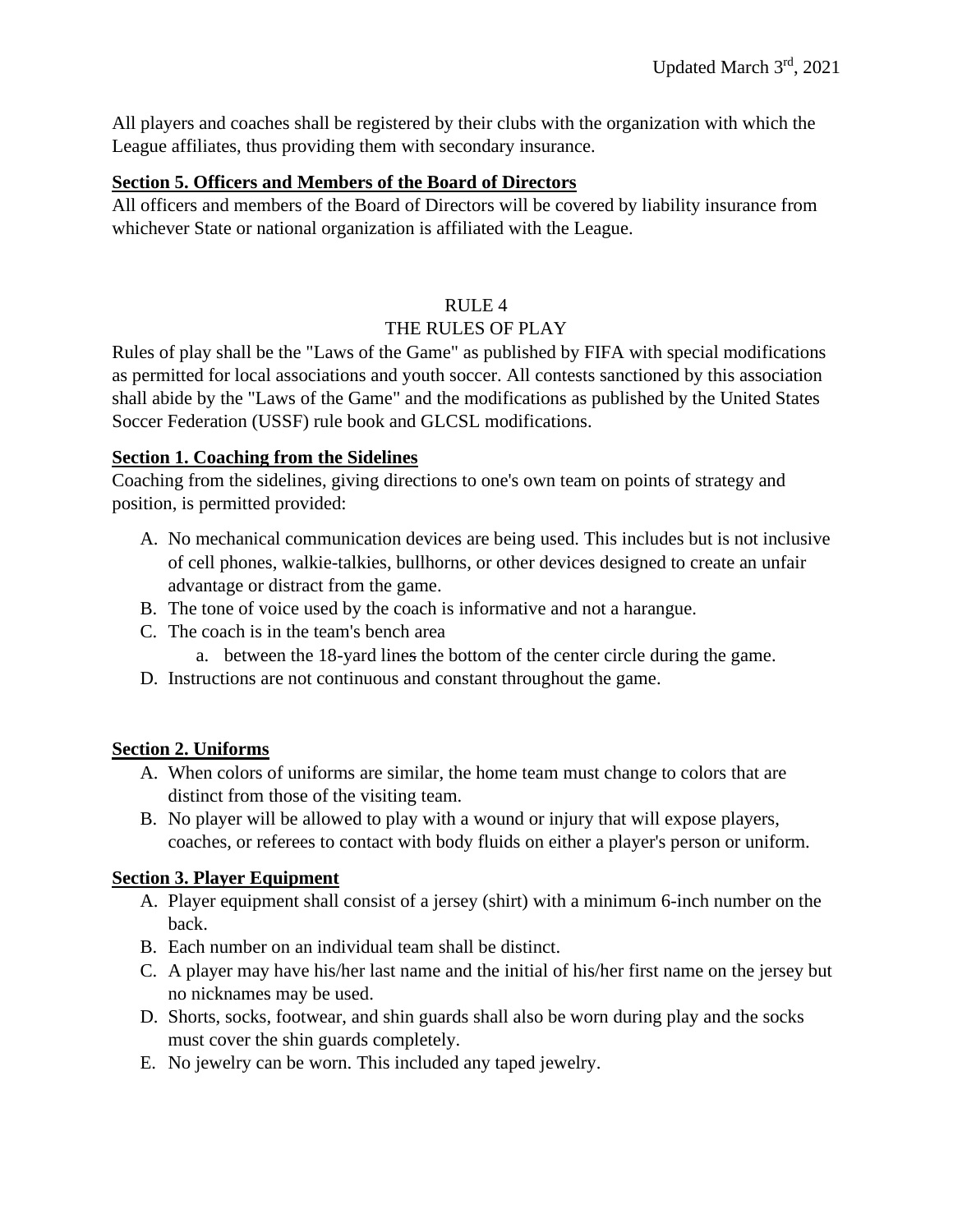# <span id="page-8-0"></span>**Section 4. Field Size.**

Field dimensions for all age groups can be found in the Rules and Regulations Appendix section 3

# <span id="page-8-1"></span>**Section 5. Pregame Requirements.**

- A. Each team may be required to have equipment (shoes, cleats, etc.) checked by the game officials.
- B. Each team must have the minimum required players to start and complete a game.
	- a. Maximum and minimum number of players for each age group can be found on the Rules Appendix page 4.

# <span id="page-8-2"></span>**Section 6. Game Times**

- A. Game time shall be set per the League Scheduler.
- B. Official game time shall be kept by the referee on the field.
- C. The referee shall have the authority to shorten or cancel a game due to inclement weather or unusual circumstances. If a game or half time needs to be shortened, the referee shall inform both coaches before the contest begins.
- D. No game shall be played if thunder or lightning is present.
	- a. *If you hear it, you clear it. If you see it, you flee it.*
- E. Games ended in the first half may be rescheduled. Games stopped and/or ended in the second half or at half time shall be considered complete.

# <span id="page-8-3"></span>**Section 7. Officials**

- A. Each club shall be responsible for hiring all game officials.
- B. All referees are required to submit a game report within 48 hours to the league Vice President via a stamped and addressed envelope provided by the home team. The game report shall include the following:
	- a. Teams
	- b. Game Score
	- c. Location of game
	- d. Time of game
	- e. Players that played in the game
	- f. Yellow and/or red cards given and what players/coach received said card
	- g. Detailed report if a red card is given
	- h. Injuries
	- i. Sportsmanship scores for each team
	- j. Particularly poor behavior
	- k. If a team is a no show
	- l. Referee and assistant referee names including club linesman
- C. If a game is moved and played, no report is necessary until it has been played.
- D. If a team cannot play a game or a makeup game, then a report needs to be filed with the league Vice President by the home team's club.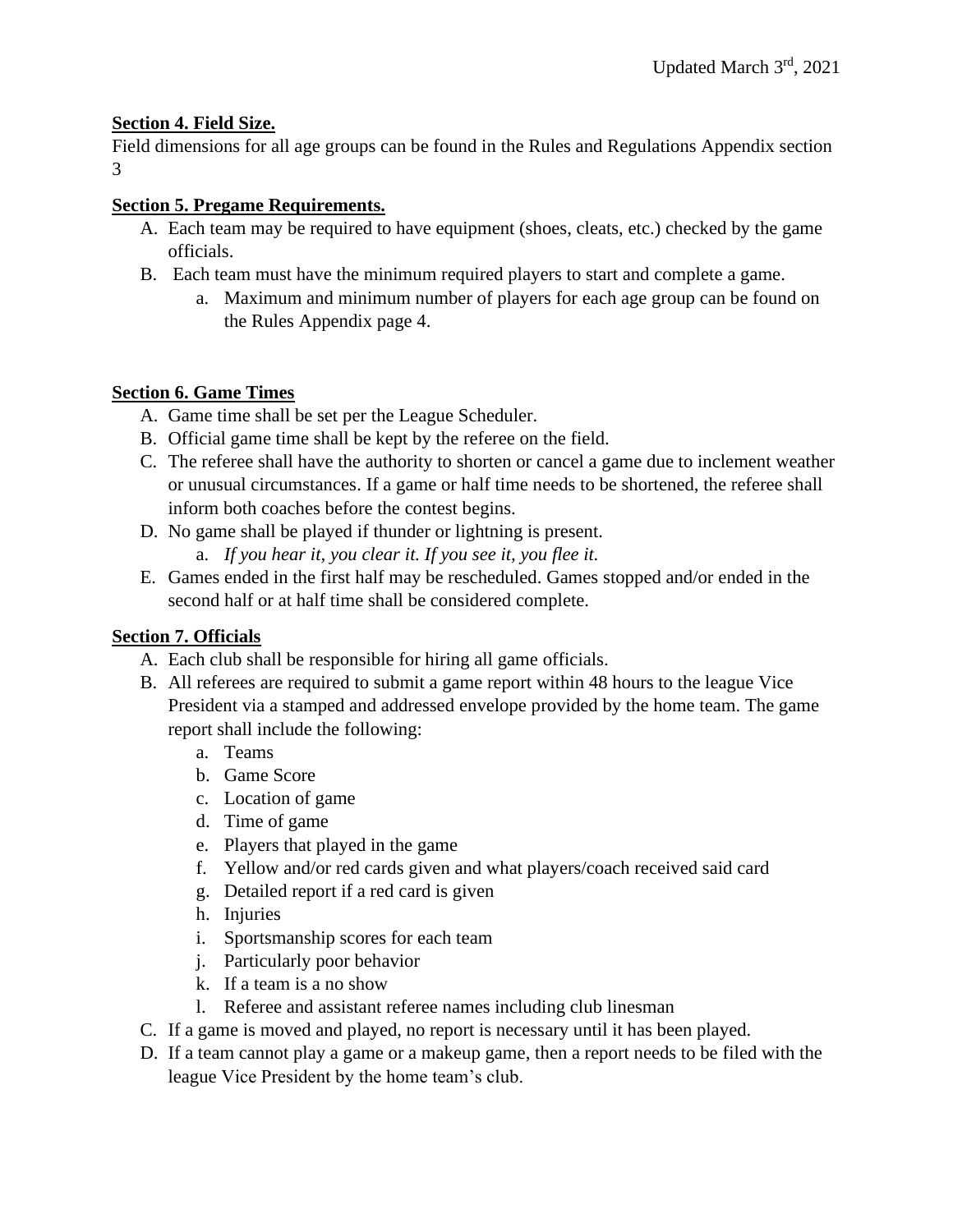- E. For all games, a USSF certified referee is required to officiate in the center and the threeofficial system must be employed. The center referee must be at least 2 years older than the age group he/she is officiating.
- F. The assistant referees must be at least in the same age group as the players on the field.
- G. The home team is responsible for providing two assistant referees if the referee is working alone and requests assistance.
- H. Referees shall be paid the standard League fee established by the League Board and this shall be paid prior to the kickoff by the home team club (see Section 11 below).
- I. The referee shall be in charge of all matters pertaining to the field and the game. All participants are required to abide by the League Rules and Regulations. Poor behavior observed by a site director or League official may be reported to the League Board of Directors who shall decide if a League red card is warranted.
- J. To the greatest extent possible, all referees shall be USSF certified. USSF certified referees shall be given preference over club officials.
- K. The League will notify all clubs in writing prior to the season of any rule changes or modifications.

# <span id="page-9-0"></span>**Section 8. Site Director's Responsibilities**

- A. Identify self as the assigned site director to the coaches and referees prior to the game.
- B. Assist and educate, as needed, to ensure the league rules and regulation are followed.
- C. In concert with the referee, ensure that the spectators are appropriately situated at each field (i.e., no spectators allowed behind either goal post).
- D. If needed by the club, collect information on red cards issued during the game from the referee. All red cards will need to be reported from the club to the league VP within 24 hours.
- E. Gather detailed information on any observed incident, violation of rules, or poor behavior that occurred before, during, or after the game. Provide the information to your club for possible further action.
- F. During the game, assist the referee with needed weather-related actions (i.e., clearing the field for lightning).
- G. Know your club's contingency plan and be able to act in the event of an injury or medical emergency.

# <span id="page-9-1"></span>**Section 9. Coaches**

- A. Each coach is bound by the Coaches' Code of Ethics, established by the League, which he/she must sign and have on file with the home club.
- B. The coaches are responsible for the conduct of all those representing his/her team at all times, including before, during, and after the game. No persons are allowed on the field unless they are participating in the scheduled match.
- C. All coaches must have SafeSport training, HEADS UP concussion training, and a background check completed through MSYSA.
	- a. Instructions on how to obtain this can be found in Rules Appendix section 5.
- D. Coaches must be properly rostered with the league prior to the beginning of the season.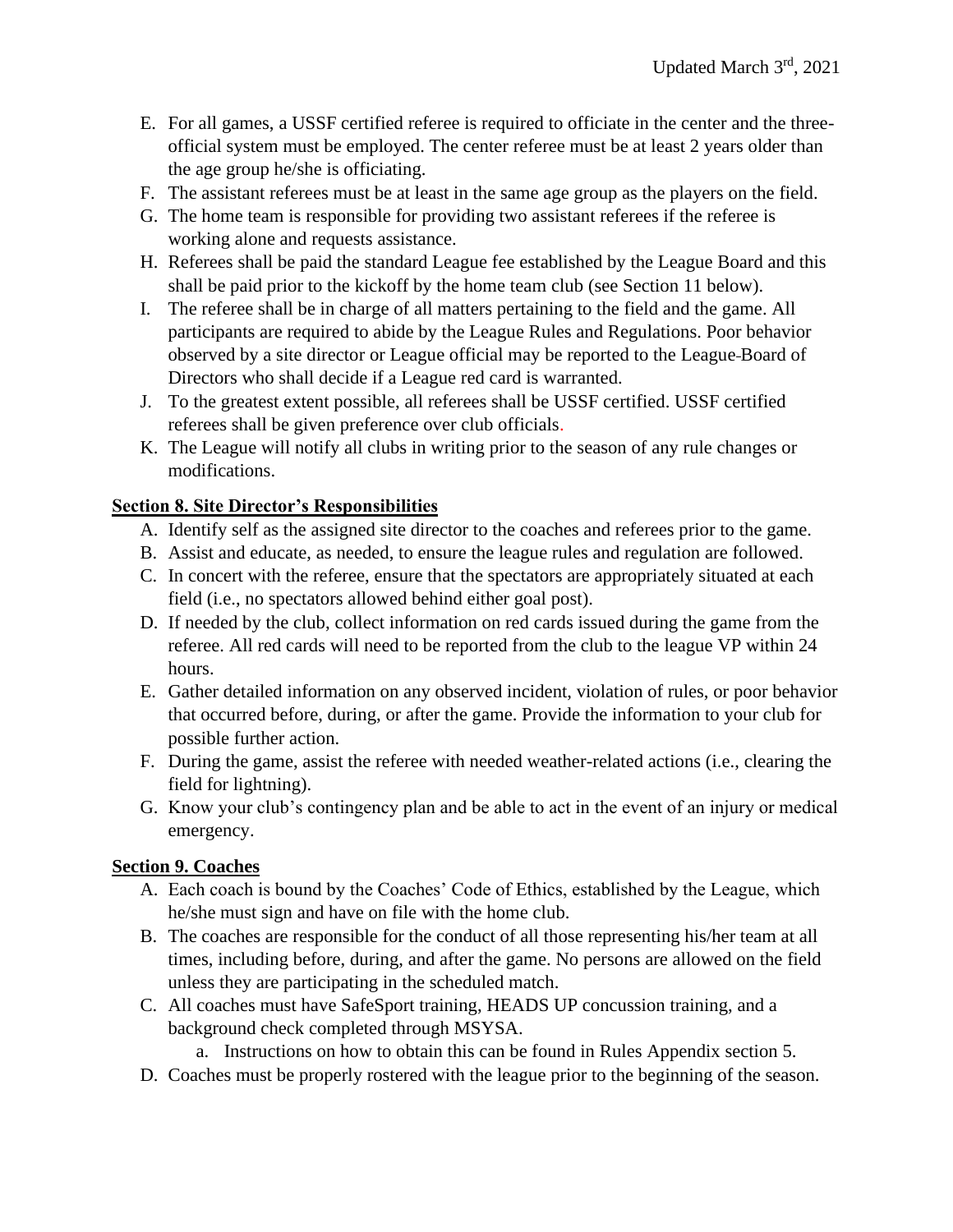- E. All coaches must show a photo ID to the referees prior to the start of the game. If a coach fails to show their photo ID, they must remain on the spectator side of the field and may not coach.
- F. Any coach who uses an improperly registered player during the regular season or any post season tournament, whether intentionally, accidentally, or otherwise, shall forfeit the game(s) in which that ineligible player participates in and will face further disciplinary action by the League.

## <span id="page-10-0"></span>**Section 10. Player Participation**

All eligible players who are not under disciplinary action shall play in both halves of each game and shall play as nearly a minimum of one-half of each game as possible. This rule shall not prohibit players from playing more than the minimum required time.

### <span id="page-10-1"></span>**Section 11. Soccer Balls**

- A. Regulations concerning soccer balls are as follows:
	- a. Home teams will provide a game ball, which meets the requirements of the USSF rulebook.
	- b. The size of the ball for each age group can be found in the Rules and Regulations Appendix section 4.

# <span id="page-10-2"></span>**Section 12. Number of Players, Game Duration, and Referees**

- A. Players shall be placed in appropriate age groups by their host club.
	- a. Those age groups are U5, U7, U9, U11, U13, U15, U17 and U20.
- B. The league shall schedule games for both boys and girls in all age divisions in the fall and spring seasons except for the U17 and U20 age group.
	- a. U17 and U20 girls shall be scheduled in the fall only and the U17 and U20 boys shall be scheduled in the spring only.

2. The number of players per team and the number of players on the field for a game can be found in the Rules and Regulations Appendix section 4.

3. Duration of the games as established by GLCSL can be found in the Rules and Regulations Appendix section 4.

4. The number of referees needed and the fees which they should be paid can be found in the Rules and Regulations Appendix section 4.

#### <span id="page-10-3"></span>**Section 13. Substitutions**

A. The number of substitutions shall be unlimited. Substitutions may be made:

- a. Prior to a throw in.
- b. If both teams are waiting to substitute both teams shall be allowed to substitute.
- c. If only one team is waiting to substitute then a team may only substitute on their possession.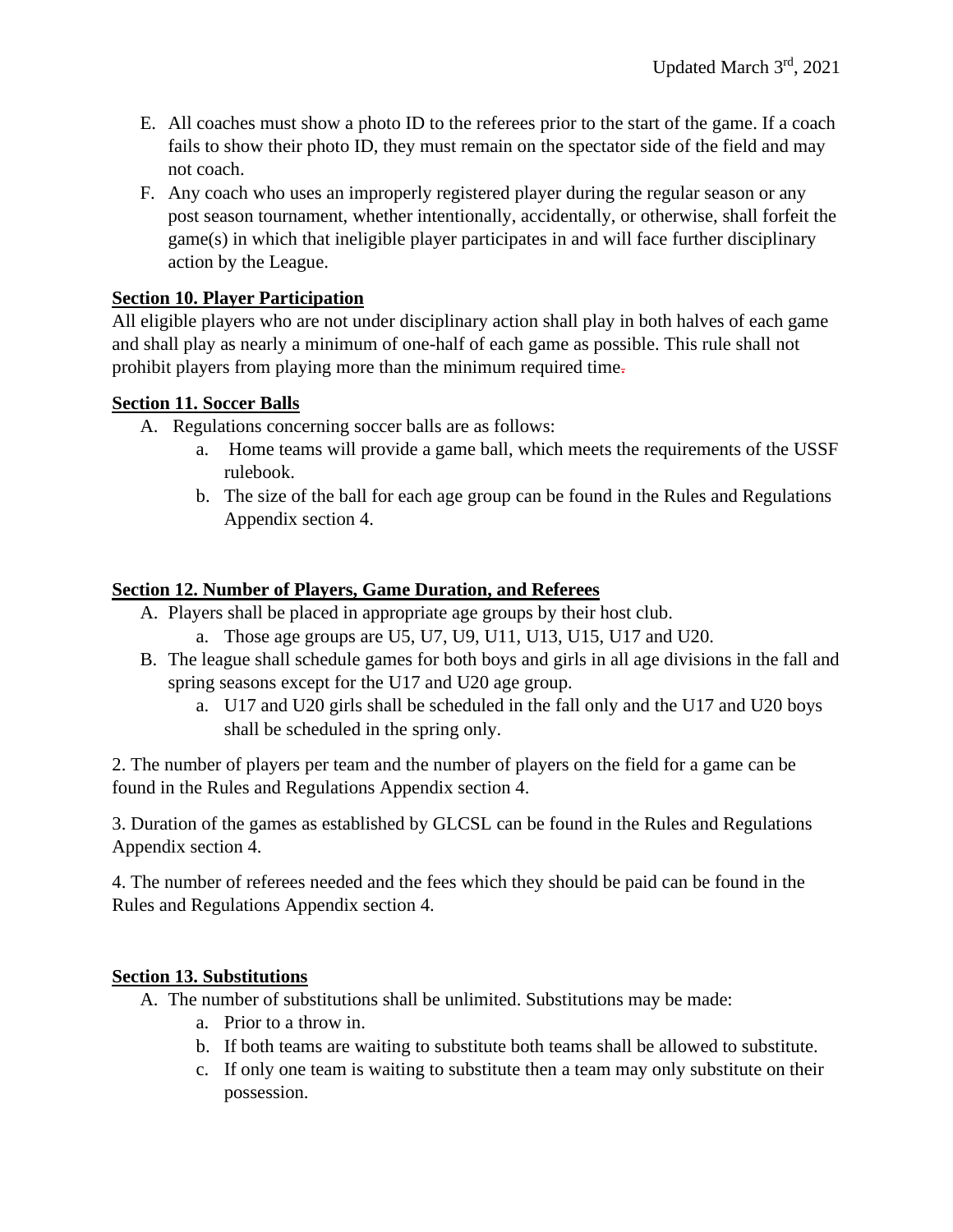- d. Prior to a goal kick by either team.
- e. After a goal by either team.
- f. After an injury by either team when the referee stops play (one for one).
- g. At halftime by either team.
- h. When a player is carded by either team (one for one).
- B. Special note: In U7 and U9 substitutions may be made by either team at all out of bounds stoppages regardless of which team is restarting play. This shall include throw-ins, corner kicks and goal kicks.
- C. A player may not enter or leave the field of play until he/she has been given a signal to do so by the referee.

#### <span id="page-11-0"></span>**Section 14. Miscellaneous**

The home team will be responsible for the condition of the grounds, the proper field markings and the proper equipment.

- A. Nets and corner flags are required.
- B. Goals must be properly anchored.
- C. It will be the responsibility of the participating teams to have a game ball and to insure ensure that their fans behave in a proper and respectful manner.

#### RULE 5

#### TOURNAMENT GAMES

<span id="page-11-1"></span>The authority for approval and/or operational control of the tournament, including dates and times of the games that are to be played, shall be vested with the Board of Directors of this association. Also, see Appendix A and Appendix B on procedures and rules for the tournament.

- A. Any club not hosting preliminary round games must have a club representative at the tournament finals. The tournament finals hosting site representative shall be contacted by the non-hosting qualifying club representatives to coordinate times that are needed to be filled.
- B. If the Board of Directors approves a post season tournament, a tournament committee shall be formed. This committee shall be chaired by the League Vice President. The rest of the tournament will consist of the following positions: schedular, registrar, referees, game reports, site director coordinator, finals coordinator, and a member at large.

#### RULE 6 AGE LIMIT DEFINITION

#### <span id="page-11-3"></span><span id="page-11-2"></span>**Section 1. Youth Player.**

The term "youth" as applied to this Constitution shall mean an amateur player who meets the requirements set forth by MSYSA when he/she applied for registration.

#### <span id="page-11-4"></span>**Section 2. Age Groups.**

A. All clubs, unless otherwise sanctioned by the Board, shall divide play among teams as listed below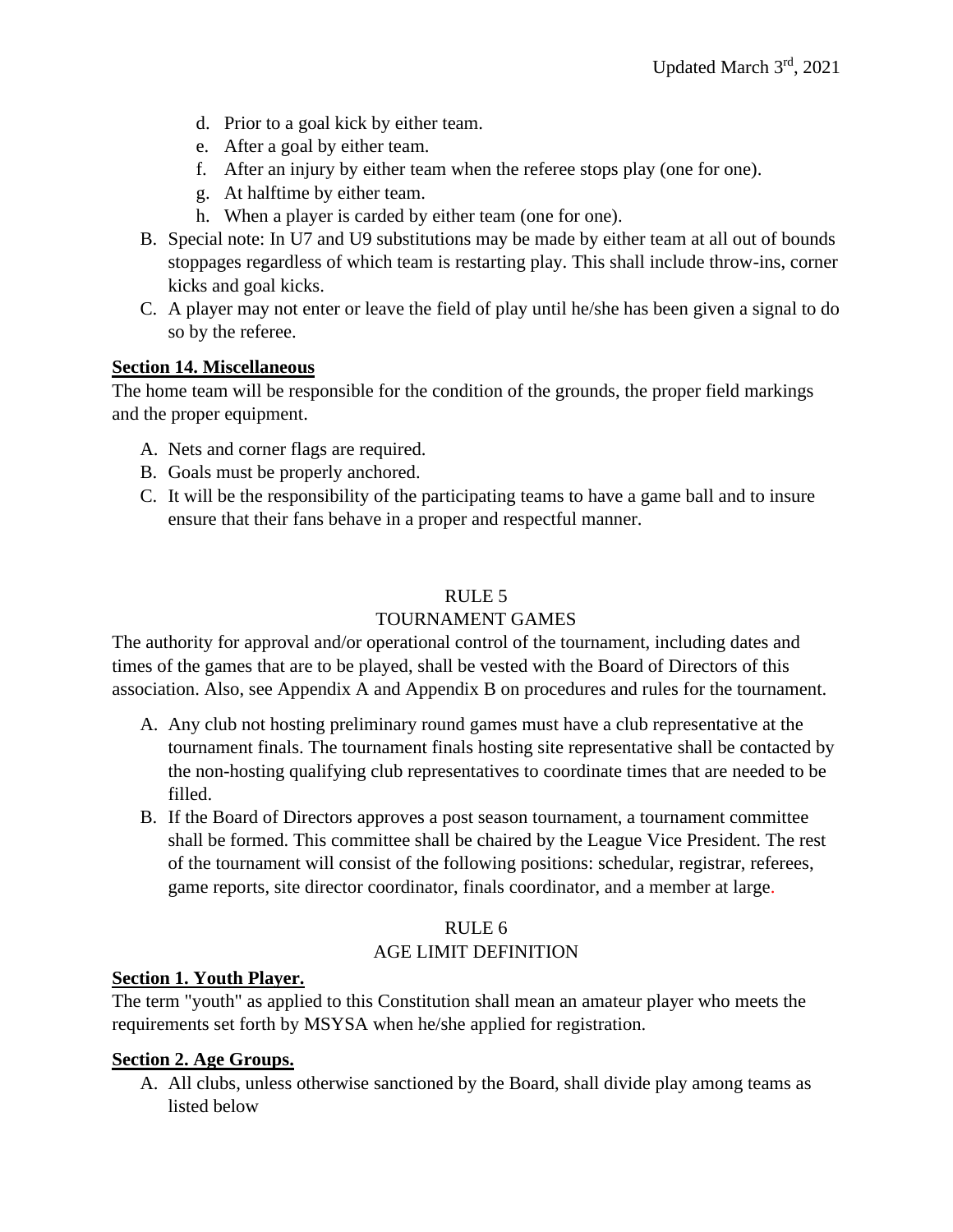- a. U20, U17, U15, U13, U11, U9, U8-U5
- B. Clubs are not required to enter teams in all age divisions to remain in good standing in the League.

# <span id="page-12-0"></span>**Section 3. Proof of Age.**

A birth certificate, passport, board of health record, certification of naturalization, or alien registration card shall be sufficient for proof of age for registration and verification if challenged.

# <span id="page-12-1"></span>**Section 4. Authority to Contest Age of Players.**

Any player can be called upon to prove his/her legal age by the Board, the MSYSA Registrar, a district commissioner, or a club director. Such requests shall be verified at the next League meeting.

# RULE 7

# <span id="page-12-2"></span>PLAYER REGISTRATION, LEAGUE ENTRY, AND TEAM AFFILITATION

# <span id="page-12-3"></span>**Section 1. Proper Registration Procedure.**

- A. All players are required to submit a properly completed club player registration form to the team. The submission of a club player registration form signed by the player or his/her parent or legal guardian (if the player is under 18 years of age) and MSYSA player fees binds that player to that team for the season unless granted a transfer or release under RULE 9.
- B. Each team shall be required to submit to the appropriate League officer various forms as may be required for the operation of the association and shall pay all dues, fees, or fines that may be levied by the League or association. Also, each team is responsible for sending proper League affiliation forms and fees directly to the person responsible in the League.
- C. Each club shall be responsible for ensuring the proper registration of the players, affiliation of the teams, proper accounting of fiscal transactions and accurate reporting to the GLCSL Board.
- D. All clubs must have their final rosters submitted to the League by a date to be determined by the League. At this time the appropriate registration fee must also be submitted. There must be on file a complete roster, which includes each player's name, address, telephone number, birth date, and League ID number. Rosters maybe checked against birth certificates by a representative approved by the Board of Directors if deemed necessary. The roster will also include the name of the head coach and any assistant coaches and their telephone numbers. The roster must include the team name and club affiliation.
- E. Only rostered players and coaches may participate in practices and games.

# <span id="page-12-4"></span>**Section 2. Ineligible or Improperly Registered Players.**

Any team using a player in the regular season or tournament who is ineligible, whether accidentally, intentionally, or otherwise, shall forfeit the game(s) in which that ineligible player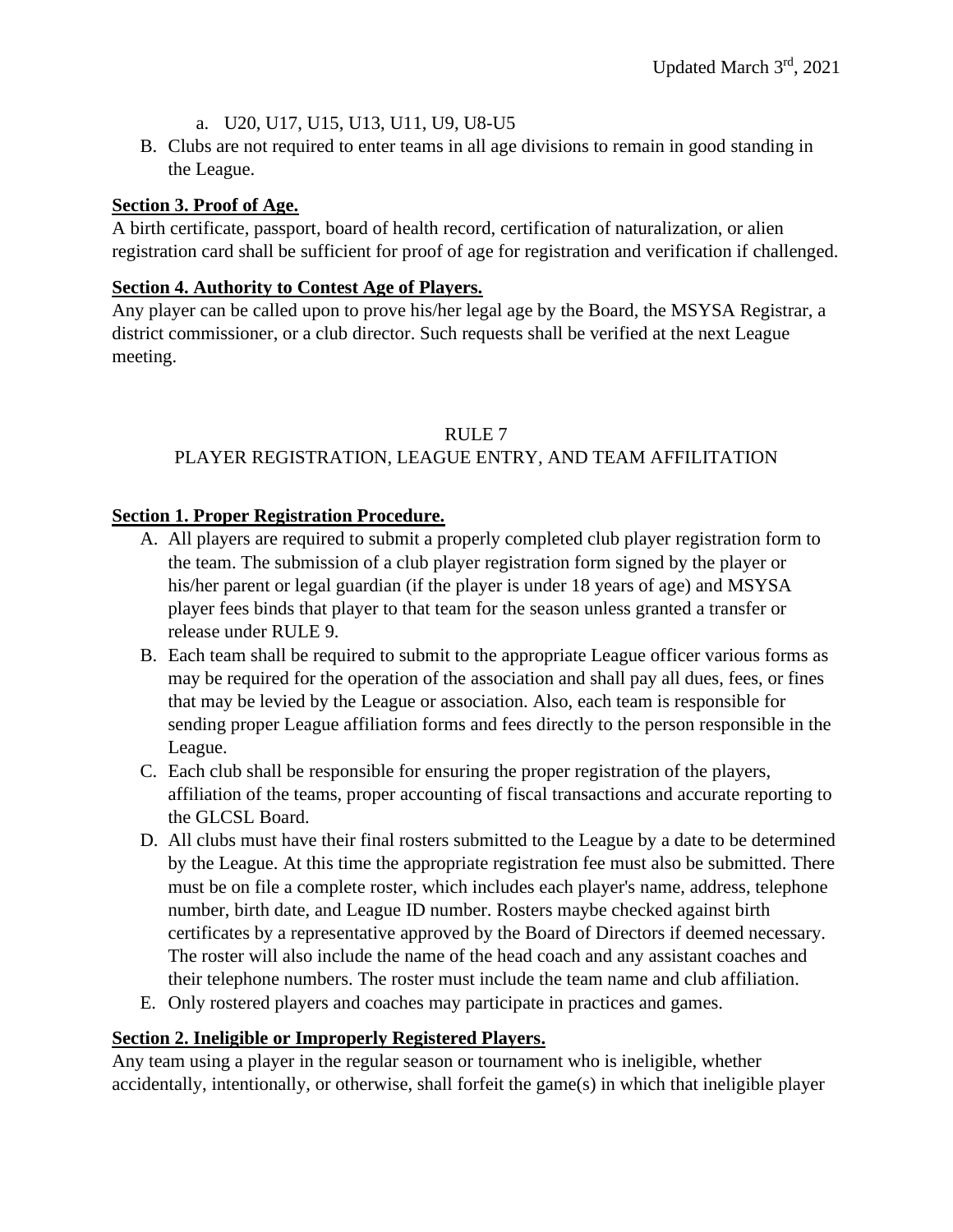participates and may face further disciplinary action by the League, depending upon the nature of the violation.

# RULE 8 YOUTH ELIGIBILITY

<span id="page-13-0"></span>A youth player will be permitted to play an unlimited number of senior men's/women's league games without losing his/her youth eligibility if the youth participation forms are approved by MSYSA/GLCSL. Any youth playing for a senior club without such approval shall be declared an ineligible player for youth games. Any youth team using an ineligible player shall forfeit all games in which that player participated under the provisions of RULE 7, Section 2.

#### RULE 9 PLAYER RELEASE AND TRANSFER

#### <span id="page-13-2"></span><span id="page-13-1"></span>**Section 1. Player Registration and Release.**

A registered player shall be committed to a team for the season. Once registered and in the absence of mitigating circumstances, a player must remain with his/her team until the completion of the season for the League in which his team participates.

#### <span id="page-13-3"></span>**Section 2. Registration and Transfer Cutoff Dates.**

No changes to the GLCSL team rosters may be made after the date set each season in the Season overview.

#### <span id="page-13-4"></span>**Section 3. Date of Registration.**

A player is registered the moment the player or his/her parents or legal guardian (if the player is under 18 years of age) signs the club player registration form and submits the GLCSL/MSYSA player fees and these are accepted by a responsible League official.

#### <span id="page-13-5"></span>**Section 4. Multiple Rostering.**

With the concurrence of the GLCSL, a player may register with more than one team per seasonal year. The following restrictions apply to multiple registrations:

- A. GLCSL is designed as a recreational league to provide opportunity for new players to develop soccer skills. All clubs agree to strive to balance their team composition in each age group as nearly as possible so that teams may compete on a fair basis. Clubs are strictly forbidden from stacking any teams with skilled players at the expense of the other teams in any specific age group.
- B. Players are to be registered to the maximum number permitted without regard to previous experience or skills. Tryouts for acceptance on a team entered in GLCSL is not permitted.
- C. No team having more than 25% of its players from a select travel team shall be eligible to compete in the GLCSL. Clubs that sponsor travel teams, such as those in GVSA, and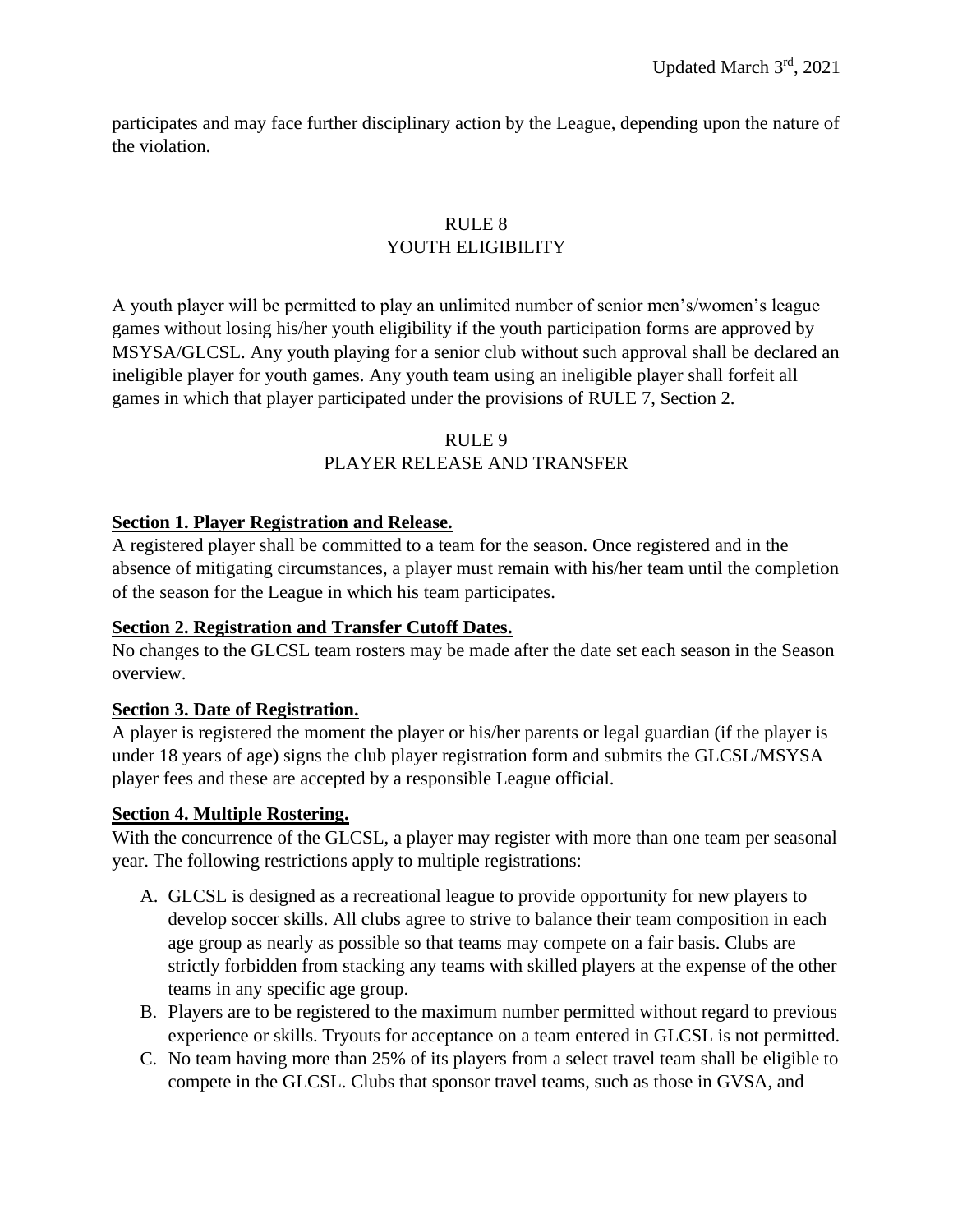WMYSA, must submit travel team rosters with the GLCSL Secretary for cross verification.

- D. No player may play on more than one GLCSL recreational team per season.
- E. Active high school players shall not be permitted to register and participate during the current high school season.

#### RULE 10

#### PROFESSIONAL STATUS

<span id="page-14-0"></span>Any player signing a "letter of intent" or a professional contract or who plays on a professional team without the permission of the Board shall be declared a professional and ineligible to participate in the GLCSL Recreational Program.

#### <span id="page-14-1"></span>**Section 1. Play with Professionals.**

Only the Board along with MHSAA may grant a youth amateur permission to play in benefit or exhibition games where professional players are involved.

#### <span id="page-14-2"></span>**Section 2. Loss of Youth Status.**

No player who has signed a "letter of intent" or a contract or who has played in any game where professional players are involved without the permission of the Board will be permitted to be reinstated to a youth amateur status.

#### RULE 11.

#### AUTHORITY TO FUND PROGRAMS.

<span id="page-14-3"></span>The Board of Directors, subject to membership approval or a special meeting may assess fees or require bonds for administrative functions undertaken on behalf of its members. The Board may also levy fines in specific disciplinary actions.

#### RULE 12.

#### CLUBS PREROGATIVES TO SET RULES.

<span id="page-14-4"></span>Clubs may deem fit to enact rules and regulations more stringent than those included herein, but in no case may their rules be less stringent.

#### RULE 13.

#### PLEAS OF IGNORANCE.

<span id="page-14-5"></span>A plea of ignorance to this Constitution, Bylaws and Rules and Regulations is not sufficient and violators may expect appropriate action by the Board of Directors of this association.

#### RULE 14.

#### PERMISSION TO HOST A TOURNAMENT.

Clubs or organizations who wish to host a tournament must request permission from GLCSL. Also, see Appendix B.